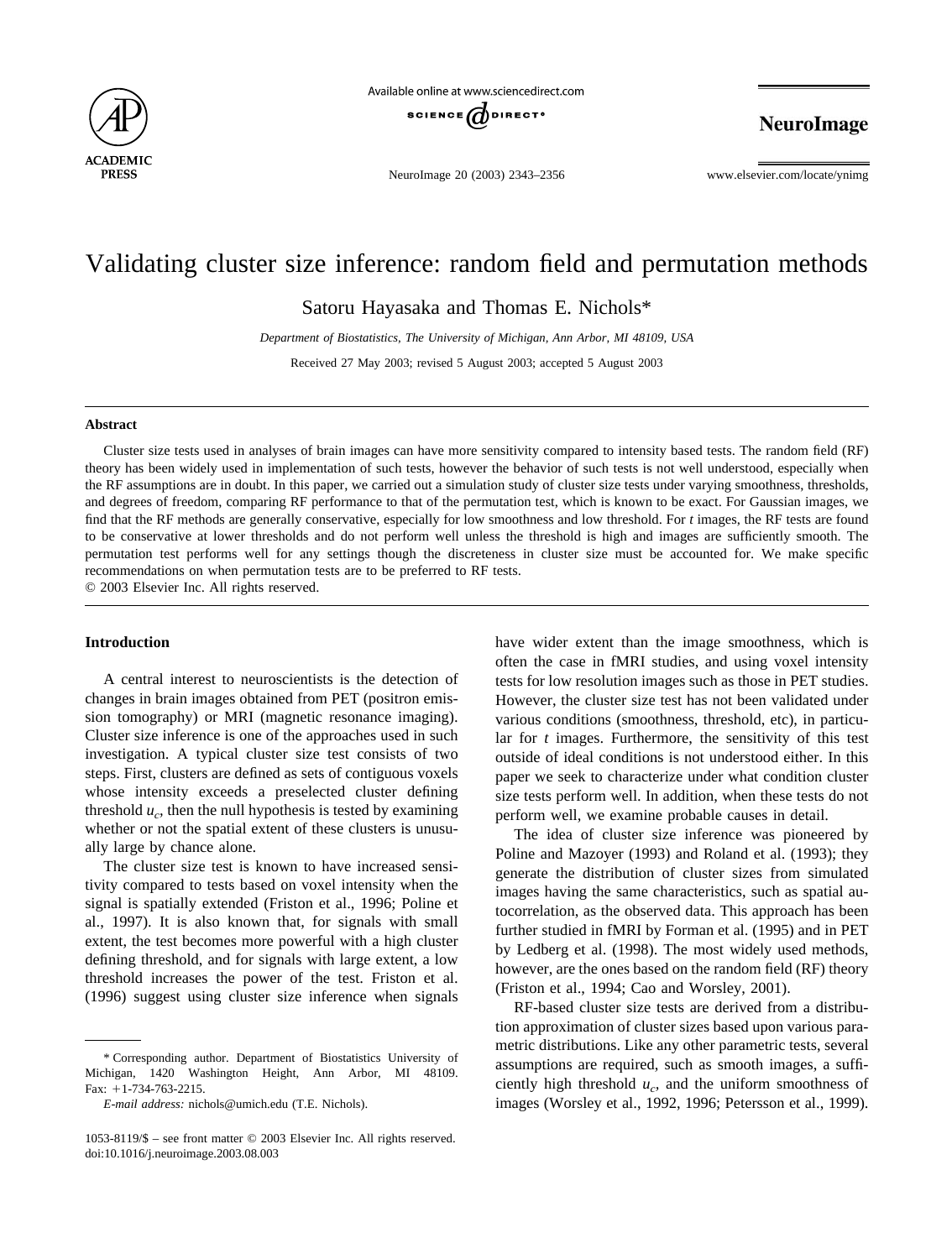Despite such restrictions, there is only a vague guideline as to how smooth images should be [\(Petersson et al., 1999\).](#page-13-0) Furthermore, though the choice of threshold is made by investigators according to signals of interest [\(Poline et al.,](#page-13-0) [1997\),](#page-13-0) there is virtually no consensus on how high the threshold  $u_c$  should be for the RF theory to work.

There have been some simulation based validations on Gaussian RF results under reasonable smoothness and threshold. [Friston et al. \(1994\)](#page-12-0) validated their RF test and found that, for sufficient smoothness and a high threshold, the test performs well. [Holmes \(1994\)](#page-12-0) carried out simulations with different thresholds and found the RF test to be conservative for low thresholds. However, this conservativeness was not observed in simulations by [Poline et al.](#page-13-0) [\(1997\).](#page-13-0) Rather, they found that the RF test is anticonservative for low thresholds and becomes conservative for high thresholds. In the same simulations, they also found that the RF test becomes less conservative if images are smoother. One common feature in these validations is that the RF test was validated under ideal conditions, where images are sufficiently smooth and thresholds are reasonably high. In real data analyses, however, investigators prefer to use as little smoothing as necessary to avoid focal signals being blurred and various thresholds  $u_c$  to identify signals of their interest. Furthermore, the Gaussian RF results are inappropriate for low degrees of freedom *t* images. Under such conditions, the behavior of the test has not been wellcharacterized, especially for *t* images.

An alternative to the RF test is the permutation test [\(Holmes](#page-12-0) [et al., 1996; Nichols and Holmes, 2002; Bullmore et al., 1999\).](#page-12-0) Unlike the RF test, it requires almost no assumptions. The sole assumption is null hypothesis exchangeability. Exchangeability holds if permuting the group labels does not alter the distribution of the test statistic. Given exchangeability, the test proceeds by shuffling the data, computing a statistic image, calculating cluster sizes, and recording the size of the largest cluster. In this manner the permutation test generates the null distribution from data itself, and no knowledge of the underlying distribution of image voxels is required. The test is exact for the family-wise error (FWE) rate, which means that the probability of one or more type I errors is the same as the significance level of the test. However, because of a large number of calculations required, the permutation test is more computationally intensive than the RF test. Furthermore, while the test is straightforward for simple designs, multicondition designs or correlated data complicate the test [\(Bullmore et al.,](#page-12-0) [1996\).](#page-12-0)

In this work, we compare these two approaches and determine which is to be preferred under various conditions. In particular, we simulate Gaussian random fields and *t* random fields with different degrees of freedom and smoothness, and compare the performance of an RF test relative to the permutation test. We do not use a real data set for validation because the uniform smoothness assumption cannot be verified and is often questionable [\(Hayasaka and](#page-12-0) [Nichols, 2002\).](#page-12-0) Under nonuniform smoothness, or nonstationarity, there are relatively smooth and rough regions within the image which will alter the distribution of cluster sizes locally, resulting in biased inference [\(Worsley et al.,](#page-13-0) [1999\).](#page-13-0) Cluster size inference on nonstationary images will be addressed in our future work.

One of the novelties in this study is the validation of these tests on *t* images, which is done with laborious *t* image simulations, where a number of independent Gaussian images are simulated to form a *t* statistic image (there is no algorithm to directly generate smooth *t* random fields). While some authors [\(Poline et al., 1997\)](#page-13-0) use Fourier domain simulation to simulate periodic images (where the left edge is continuous with the right edge), we simulate images in the spatial domain to obtain the most realistic results. In addition, we estimate smoothness from the simulated data as done in real data analyses. This estimation process introduces an additional source of variation into the inference. Another notable aspect is that a permutation test is carried out for each realization and its performance is assessed as well.

This paper is structured as follow: Details regarding the tests, as well as simulations are explained in the Methods section. Results from the simulations are presented in the Results section. Finally interpretation of findings from the simulations and conclusions are presented in the Discussion section. Appendices are included which summarize the RF theory in a consistent notation and address important details of the SPM2 and fmristat implementations as well as smoothness estimation. An appendix on permutation theory is also included.

# **Methods**

## *Model*

In a brain image analysis a linear model can be written as

$$
Y(v) = X\beta(v) + \sigma(v)\epsilon(v), \qquad (1)
$$

where  $v = (x, y, z) \in \mathbb{R}^3$  is an index for voxels,  $Y(v) =$  ${Y_1(v), Y_2(v), \ldots, Y_n(v)}'$  is a vector of observed image intensities at voxel *v* from *n* scans, *X* is a known  $n \times p$ design matrix,  $\beta(v)$  is a *p*-dimensional vector of unknown parameters,  $\sigma(v)$  is an unknown standard deviation at voxel *v*, and  $\epsilon(v) = {\epsilon_1(v), \epsilon_2(v), \ldots, \epsilon_n(v)}'$  is a vector of unknown random errors with unit variance. We denote images by omitting the voxel index  $v$  (e.g.,  $\epsilon$ , denotes the error image from the *i*th scan).

Let  $\hat{\beta}(v)$  be an unbiased estimate of  $\beta(v)$ ; then the residuals are

$$
e(v) = Y(v) - X\hat{\beta}(v)
$$

and an estimate of the residual variance is

$$
\hat{\sigma}^2(v) = \frac{1}{v} e(v)'e(v),
$$

where  $\nu$  is the error degrees of freedom. If  $\epsilon_i(v)$ 's are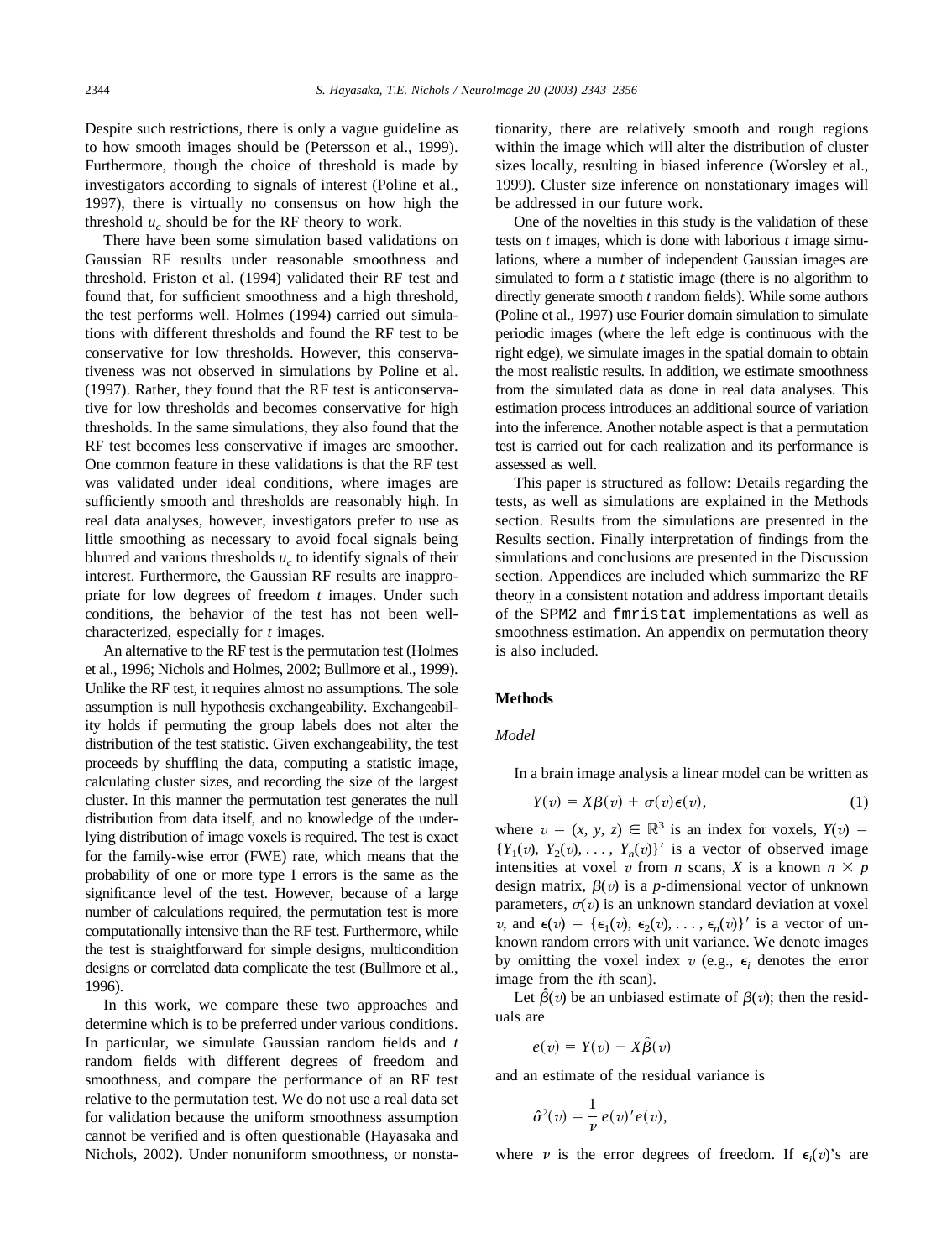independent among scans and identically normally distributed, then the statistic image *T* is defined as

$$
T(v) = \frac{\mathbf{c}\hat{\beta}(v)}{\sqrt{\mathbf{c}(X'X)^{-1}\mathbf{c}'\ \hat{\sigma}(v)}},\tag{2}
$$

where **c** is a row vector contrast of interest and *T* is then used to define clusters. Each cluster is formed as a set of contiguous voxels with their *T* exceeding a fixed cluster defining threshold  $u_c$  and sharing at least one common edge. In a 3D data set, this cluster formation method is known as the 18 connectivity scheme. Two voxels are considered as connected when they share a face or an edge, but not a vertex. In a  $3 \times 3 \times 3$  voxel cube, all the voxels except the eight corner voxels are considered as connected to the voxel at the center.

## *Cluster size inference*

Let the size of a cluster be *S*. The true null distribution of *S* is unknown, but is approximated by various methods such as the RF theory and permutations. The uncorrected *P* value, or the *P* value of a single cluster size, is defined as the probability of observing a certain cluster size or larger, and can be calculated from the approximated distribution of *S*. An uncorrected cluster *P* value is only appropriate when a cluster can be uniquely defined a priori, independent of size. For example, the nearest cluster to location  $(x, y, z)$  is appropriate, but the largest cluster in the occipital pole is inappropriate because it is vague and incorporates size.

Typically multiple clusters could occur at a given threshold, all of which may be of interest, thus creating a multiple comparisons problem among the clusters. To correct for this problem, family-wise error (FWE) rate corrected inferences are used. The FWE is the chance of any type I errors, or false positives, over all the clusters collectively. Such correction yields *P* values known as corrected *P* values, *P* values adjusted for multiple comparisons over all clusters in the volume searched. When more clusters occur under the null hypothesis, either due to low smoothness or a low threshold, then more multiple comparisons need to be accounted for in the corrected *P* values, reducing the sensitivity.

The FWE correction is implemented by calculating *P* values based on the null distribution of the largest cluster size  $S_{\text{max}}$ . The rationale behind using the null distribution of  $S_{\text{max}}$  is that the probability of observing  $S_{\text{max}}$  larger than *s* is the same as the probability of at least one or more clusters being greater than *s,* the event of a family-wise error. Detailed explanation of the FWE correction is found in Appendix A.

Once a cluster is rejected as significant, we can conclude that one or more of the voxels within the cluster is active, though we cannot assert which voxel.

## *RF test*

There are several assumptions of the RF test, so we outline them here. The assumptions of the RF test include:

- Lattice approximation: Images are realizations of a smooth random field sampled at points on a regular lattice. The theory is based on continuous RF, yet our data is discretely sampled on a lattice.
- Smooth images: Images are smooth, that is, their smoothness in terms of FWHM is relatively large compared to the voxel size. This is to support the lattice approximation.
- Stationarity: The smoothness of images is uniform anywhere within the images, or stationary. This ensures that the null distribution of cluster size is homogeneous.
- $\bullet$  High threshold: The cluster defining threshold  $u_c$  is sufficiently high. The RF theory is based on asymptotic results, that is, the cluster size distribution can be approximated when  $u_c$  is raised high [\(Nosko, 1969;](#page-13-0) [Friston et al., 1994; Cao, 1999\).](#page-13-0)

Two versions of the RF method are considered in this study. The one based on an assumption that *S* raised to a power is exponentially distributed [\(Friston et al., 1994\),](#page-12-0) as implemented in the SPM2 package, $\frac{1}{1}$  and the other based on an assumption that the distribution of *S* is approximated by the product of a beta and  $\chi^2$  random variables [\(Cao and](#page-12-0) [Worsley, 2001\)](#page-12-0) as implemented in the fmristat package.<sup>2</sup> To correct for the FWE rate, the distribution of  $S_{\text{max}}$ was used to obtain critical cluster sizes. Details on these methods have been reported in a number of publications. We collect them all in a consistent notation in Appendix A. The distribution approximation of the SPM RF test is for Gaussian images, whereas that of the fmristat RF test is refined for *t* images. The fmristat package uses the same cluster size distribution approximation as the SPM package for Gaussian images, but some calculations are done differently (see Appendix B).

## *Permutation test*

Since being proposed by [Holmes et al. \(1996\),](#page-12-0) the permutation test for brain image analyses has been further studied [\(Bullmore et al., 1999; Nichols and Holmes, 2002\)](#page-12-0) and implemented in the SPM package as the SnPM toolbox.<sup>3</sup> Unlike the RF test mentioned before, this test does not require any distributional assumption, and produces valid *P* values even when the distribution of the image voxel is unknown. One of the few assumptions and the rationale for this test is the exchangeability assumption; that is, under the null hypothesis, scan labels can be permuted without altering the joint distribution of cluster sizes. This approach is suitable for second level PET or fMRI analyses based on summary statistics [\(Holmes and Friston, 1999\).](#page-12-0) Note that to apply the permutation test directly on BOLD fMRI time

<sup>&</sup>lt;sup>1</sup> Wellcome Department of Imaging Neuroscience, University College London. [http://www.fil.ion.ucl.ac.uk/spm.](http://www.fil.ion.ucl.ac.uk/spm)

<sup>2</sup> Keith J. Worsley. [http://www.math.mcgill.ca/keith/fmristat.](http://www.math.mcgill.ca/keith/fmristat)

<sup>3</sup> Andrew Holmes and Tom Nichols. [http://www.fil.ion.ucl.ac.uk/spm/snpm.](http://www.fil.ion.ucl.ac.uk/spm/snpm)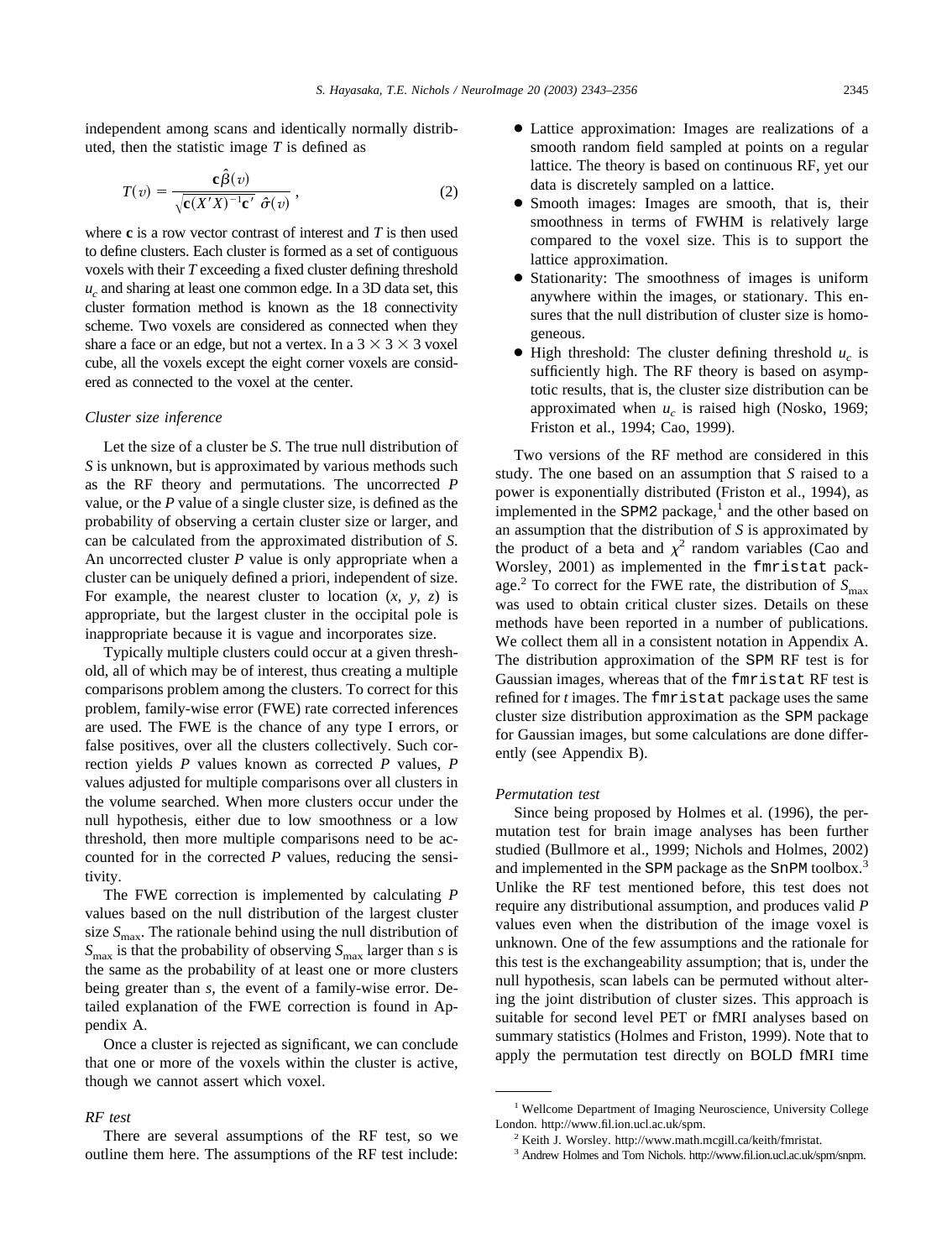series, the temporal autocorrelation must be accounted for [\(Bullmore et al., 1996, 2001\).](#page-12-0) In our test, we focus on the distribution of  $S_{\text{max}}$  in order to correct the FWE rate. Stationarity is not assumed in the permutation test, though variable smoothness will result in non-uniform sensitivity.

The implementation of this test is explained in detail in [Nichols and Holmes \(2002\).](#page-13-0) In this study, the permutation test is used as implemented in the SnPM toolbox.

## *Simulation*

We carry out Gaussian and *t* image simulations to validate two RF tests, as implemented in the SPM2 package and in the fmristat package, and the permutation test as implemented in the SnPM toolbox. For each simulation, rejection rates are recorded and their 95% confidence intervals (CIs) are calculated by normal approximation of a binomial proportion

$$
\hat{p} \pm 1.96 \sqrt{\frac{\hat{p}(1-\hat{p})}{n_p}},
$$

where  $\hat{p}$  is the observed rejection rate and  $n_p$  is the number of realizations. The width of the CIs depends on values of  $\hat{p}$ . For example, at  $\hat{p} = 0.05$  and  $n_p = 3,000$ , the width of the CI is  $\hat{p} \pm 0.008$ . Because the significance level of all the tests is set to 0.05, on average, 95% of all the CIs should cover 0.05. We essentially examine many CIs, so as many as 5% of them may not cover 0.05 by chance alone. However, it is impossible to compute the expected number of CIs not covering 0.05 by chance alone, because the results are correlated due to the same white noise image used in each realization of the simulations.

If the simulated rejection rate is smaller than 0.05, then the test is conservative but is still considered valid. On the other hand, if the rejection rate is greater than 0.05, then the test is anticonservative, or liberal, and is no longer considered as valid.

## *Gaussian image simulation*

We generate each smooth Gaussian image in three steps. First, a single  $104 \times 104 \times 104$  white noise image is generated for each realization, which is then smoothed with a 3D Gaussian kernel with different full-width at halfmaximum (FWHM) (1.5, 3, 6, and 12 voxels). Finally the outer 36 voxels from the smoothed images are truncated in order to avoid nonuniform smoothness at the edge, yielding a  $32 \times 32 \times 32$  image. The resulting image is then thresholded with thresholds  $u_c$ 's with upper tail Gaussian probabilities of 0.01, 0.001, and 0.0001.

Three thousand realizations of Gaussian images are generated. The two RF tests are applied to the simulated data at 0.05 significance level. The permutation test is not applied because there is only one Gaussian image generated in each realization, which yields nothing to permute. In the RF test, the known smoothing kernel width is used instead of estimating smoothness from a single image in each realization, because there are no residuals from which to estimate smoothness.

#### *t image simulation*

We generate each *t* image by calculating a *t*-statistic image (2) from a set of Gaussian images. In our simulation, for each realization, a set of 10, 20, or 30 32  $\times$  32  $\times$  32 Gaussian images are generated by the method described above, with smoothing kernel FWHM 0 (no smoothing), 1.5, 3, 6, and 12 voxels. Then a *t* image is calculated based on a model, either a one-sample *t* test or a two-sample *t* test with equal sample sizes. The degrees of freedom for the *t* image is 9, 19, or 29 for the one-sample test, or 8, 18, or 28 for the two-sample test corresponding to group sizes of 5 and 5, 10 and 10, and 15 and 15. Our use of a two-sample *t* statistic image was motivated by our collaborators' data of comparing controls and schizophrenics [\(Taylor et al., 2002\),](#page-13-0) and the results should be similar to that of a one-sample test with the same degrees of freedom. The generated *t* image is thresholded at the quantiles of a *t*-random variable with appropriate degrees of freedom with the upper tail probabilities of 0.01, 0.001, and 0.0001, and clusters are defined.

The image smoothness is estimated from each realized data set. Details regarding smoothness estimation are found in Appendix D.

For each sample size, 3000 sets of Gaussian images are simulated to generate *t* images, and both SPM and fmristat RF tests and the permutation test with 100 permutations are applied at 0.05 significance level.

## *Quality of Gaussian images simulated*

Gaussian images, both for the Gaussian simulation and the *t* simulation in this study, are generated by convolving a white noise image with a Gaussian smoothing kernel [\(Wors](#page-13-0)[ley et al., 1992; Worsley, 1996\).](#page-13-0) However, with decreasing smoothness, the Gaussian kernel is more coarsely sampled and it is unclear whether the nature of the dependence is affected by this. To investigate the quality of Gaussian images simulated, we carry out two additional simulations. In the first simulation, images of size  $96 \times 96 \times 96$  voxels (after truncation), smoothed with a kernel of FWHM nine voxels, are generated. Then they are down-sampled at every third voxel so that the resulting image should be  $32 \times 32 \times$ 32 with FWHM 3 voxels (down-sized simulation). The other simulation is done in the same manner as the downsized simulation, except that images are not down-sampled. Thus the simulated image size and its smoothness are three times that of the first simulation (oversized simulation). For each simulation, 3,000 realizations of two-sample (5 and 5) *t* images are generated, and a comparison is made on the 95th percentiles of the peak intensity and the largest cluster size at 0.001 threshold, among the down-sized and oversized simulations, as well as the conventional method.

Note that in this comparison, cluster sizes are measured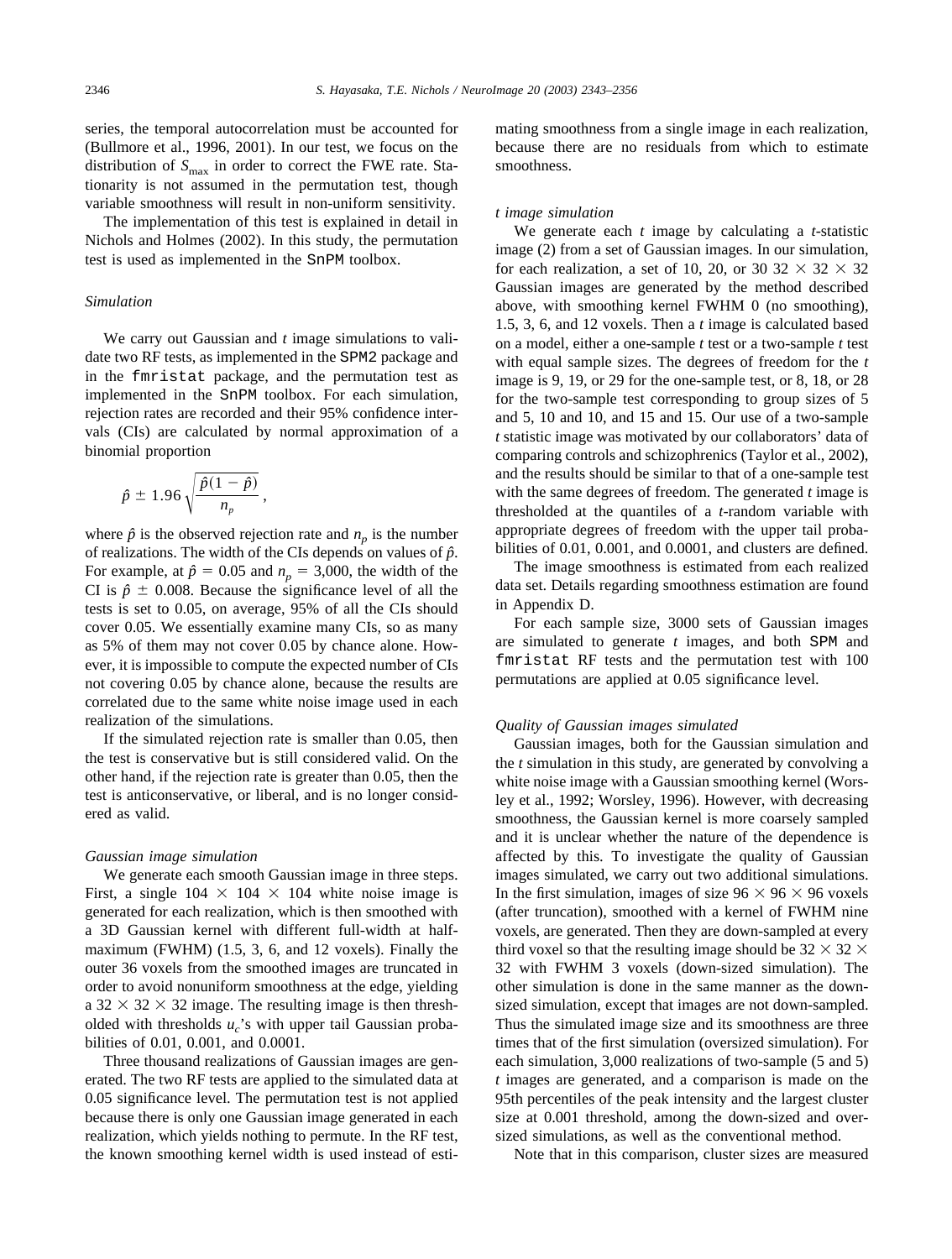<span id="page-4-0"></span>

Fig. 1. Results from the Gaussian simulation. Rejection rates of the RF tests when thresholded at upper-tail probabilities 0.01, 0.001, and 0.0001 (from bottom to top), along with their 95% confidence intervals. Fine solid lines indicate the desired type I error rate (0.05) of the test.

in terms of RESELs (RESolution ELements), volume measured in units of smoothness:

$$
RESELs = \frac{\text{\# voxels}}{FWHM^3}.
$$

We use RESELs, instead of voxels, because the search volumes in the three simulations in terms of RESELs are the same even though the search volumes in terms of voxels are different.

#### *Robustness to smoothness outliers*

The robustness of the permutation test against a violation in the exchangeability assumption is examined. In particular, in a two-sample *t* test setting, we investigate by simulations the effect of a single image with different smoothness (smoothness outlier), and also the effect of a systematic smoothness difference between two groups (smoothness difference).

For the smoothness outlier simulation, 19 images with the same smoothness (FWHM 0, 1.5, 6, or 12 voxels) and one image with a different smoothness (FWHM 12, 6, 1.5, or 0 voxels, respectively) are generated for each realization and a *t* image for a two-sample test is calculated. For the smoothness difference simulation, two groups of 10 images having different smoothness, FWHM 6 or 12 voxels for one group and FWHM 1.5 or 0 voxels for the other group, respectively, are generated for each realization and a *t* image for a two-sample test is calculated.

For both simulations, 3000 realizations are generated and the SPM and fmristat RF tests and the permutation test with 100 permutations are applied.

#### *Computing environment*

Each simulation is divided into segments of 200 to 1000 realizations to be run on several different computers separately, and the results are merged once all the segments are done. The random number generator was reset in each segment using the seed generated from a computer's internal clock. The fastest computer used in this study was a Dell PC with dual 2.4 GHz Xeon processors and 2 GB of RAM, on a Linux platform, with MATLAB version 6.5 (Math-Works Inc., Natick, MA). It took this computer 12 days to compute the *t* image simulation with  $df = 28$ , using both processors. Note that these simulation times are due to random number generation, smoothing, and repeated permutation tests. A single permutation test with 100 permutations on a given realization took 20–30 s on average.

# **Results**

## *Gaussian image simulation*

Results from the Gaussian simulation are shown in Fig. 1. The plots show that the RF tests are conservative in most settings. The tests are especially conservative when the threshold is low,  $u_c$  corresponding to  $\alpha = 0.01$  or 0.001. It is also found that the tests are conservative for low smoothness, and for high smoothness, the fmristat RF test becomes less conservative, while the significance level does not change dramatically for the SPM RF test. Both tests are unable to calculate a critical cluster size as a real number at 0.0001 threshold with smoothness 12 voxels FWHM. As explained in Eq. (10) in Appendix A, the critical cluster size cannot be calculated for certain combinations of  $u_c$  and smoothness.

# *t image simulation*

Because our one-sample and two-sample simulations produced similar results, we only present the results from the two-sample simulation.

## *RF test*

With a widely used threshold of 0.01, the RF tests seem generally conservative, especially for low smoothness. [Fig.](#page-5-0) [2](#page-5-0) shows the rejection rates of the RF tests from *t* image simulation. The rejection rates do not approach to 0.05 unless the threshold is extremely high (0.0001) and images are smooth. In some cases, at a high threshold and low smoothness, the RF tests are extremely anticonservative. For low thresholds, rejection rates decrease with increasing df. While it is unusual for performance to worsen with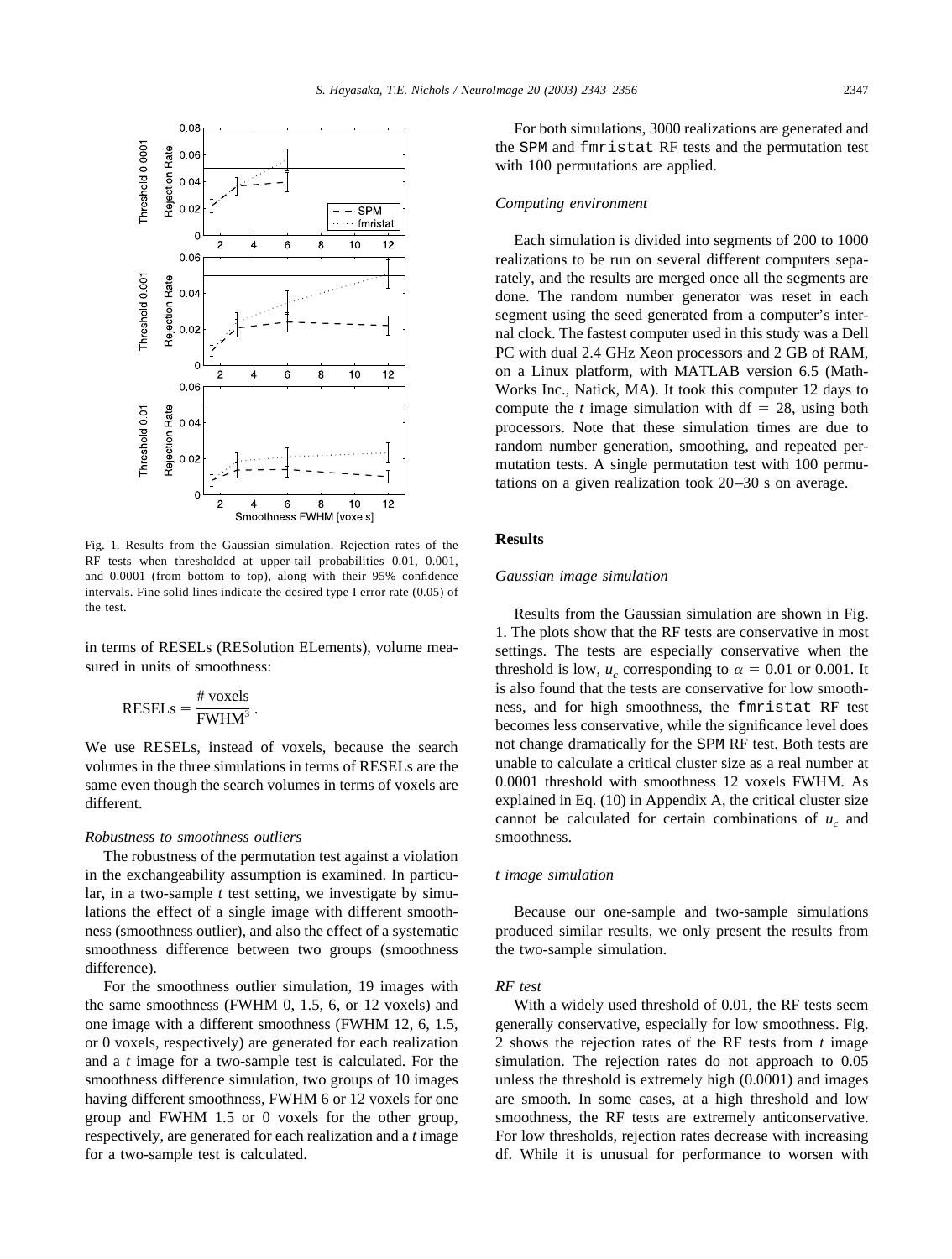<span id="page-5-0"></span>

Fig. 2. Results from the *t* image simulation. Rejection rates of the RF tests and the permutation test for different sample sizes (5 and 5, 10 and 10, and 15 and 15, from left to right) when thresholded at upper-tail probabilities 0.01, 0.001, and 0.0001 (from bottom to top), along with their 95% confidence intervals. Fine solid lines indicate the desired type I error rate (0.05) of the test.

increasing df, the high df results do appear to converge to the Gaussian results (see [Figs. 1](#page-4-0) and 2, right column).

It is found that the fmristat RF test is more conservative in low smoothness and less conservative in high smoothness, compared to the SPM approach.

# *Permutation test*

The permutation test in general works well for sufficiently smooth images at any threshold or any df (see Fig. 2). However, for low smoothness (FWHM  $\leq$  3 voxels), the test is generally conservative, and it worsens as images become less smooth. This conservativeness is related to the discreteness in the  $S_{\text{max}}$  distribution, and in terms of *P* values, the method remains accurate. We return to this in detail in the Discussion section below.

#### *Quality of Gaussian images simulated*

Table 1 displays the results (95th percentiles) from the down-sized and oversized simulations, along with the results from the conventional simulation method with appropriate parameters. The percentiles are the FWE-controlling intensity and cluster size thresholds. It can be seen that the conventional simulation and the down-sized simulation produce very similar results, indicating that discretization of the Gaussian kernel had little impact, at least for 3 voxel FWHM smoothness. Thus we believe that our simulation of *t* images was appropriately done.

In contrast, the oversized simulation with equivalent RE-SEL volume has an appreciably larger intensity threshold and a 10% larger cluster size threshold. Such discrepancies indicate that  $96 \times 96 \times 96$  images are a better approximation of a smooth random field, compared to  $32 \times 32 \times 32$ images, and suggest that the lattice approximation is poor even for 3 voxel FWHM smoothness (for  $df = 8$ ).

#### *Robustness to smoothness outliers*

[Table 2](#page-6-0) shows the rejection rates of the two RF tests and the permutation test when a smoothness outlier is present for a two-sample (10 and 10) *t* simulation thresholded at 0.01. While the results from the permutation test is some-

Table 1

Comparison of the 95th percentiles of the peak intensity and the largest cluster at 0.001 threshold from the conventional method, the down-sized simulation, and the oversized simulation for a two-sample  $t_8$  image

| Image size                                     | 95th percentile<br>peak intensity | 95th percentile<br>cluster size<br>[RESELs] |
|------------------------------------------------|-----------------------------------|---------------------------------------------|
| $32 \times 32 \times 32$ (conventional method) | 11.4727                           | 0.6138                                      |
| $32 \times 32 \times 32$ (down-sized)          | 11.7513                           | 0.6601                                      |
| $96 \times 96 \times 96$ (oversized)           | 16.5730                           | 0.7425                                      |

*Note.* All have the same RESEL volume but discrepancies between 323 and  $96<sup>3</sup>$  volumes suggest that the lattice approximation does not hold for 3 voxel FWHM.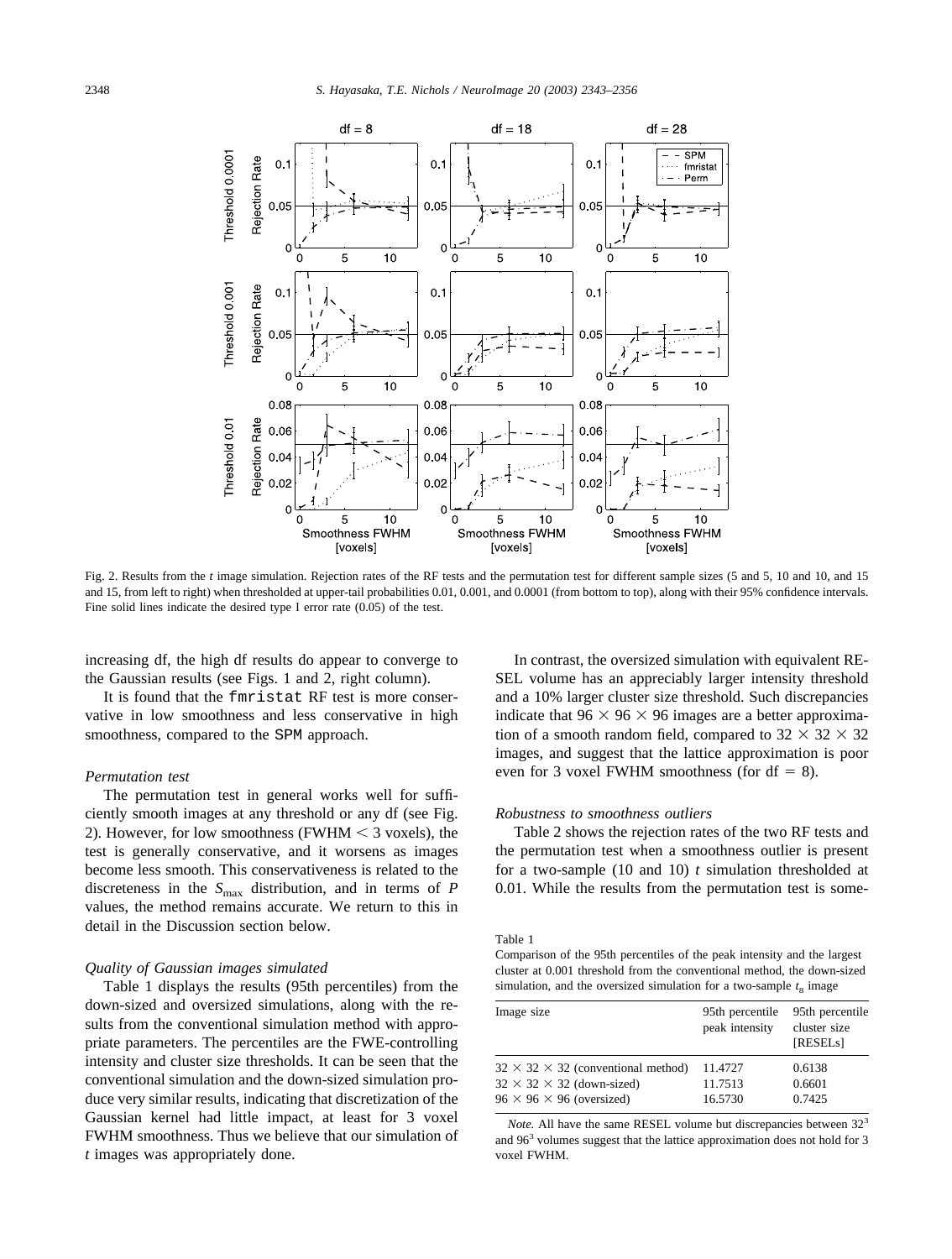<span id="page-6-0"></span>Table 2

Familywise rejection rates of the two RF tests (SPM and fmristat) and the permutation test when a smoothness outlier is present for a twosample  $t_{18}$  simulation thresholded at 0.01 (the no outlier case, 3 and 3 is provided for reference)

| 0     | 1.5   | 3     | 6     | 12    |
|-------|-------|-------|-------|-------|
| 12    | 6     | 3     | 1.5   | 0     |
| 1.21  | 1.69  | 3.04  | 4.66  | 4.77  |
|       |       |       |       |       |
| 0.000 | 0.005 | 0.025 | 0.120 | 0.330 |
| 0.000 | 0.001 | 0.021 | 0.112 | 0.323 |
| 0.030 | 0.039 | 0.051 | 0.052 | 0.047 |
|       |       |       |       |       |

*Note.* Smoothness estimates are also shown, which are highly underestimated for smooth images, which explain the anticonservativeness in the RF tests.

what close to the case of no smoothness outliers, the RF test results become highly anticonservative, especially for high smoothness images with a rough outlier, possibly due to underestimation of smoothness.

Table 3 shows the rejection rates when there is a systematic smoothness difference between two groups of 10 images in a two-sample test setting, thresholded at 0.01. Such smoothness difference influences the permutation test to be slightly anticonservative. However, compared to the RF tests which are highly anticonservative, the permutation is more robust when its null hypothesis exchangeability assumption is violated.

## **Discussion**

We have simulated Gaussian images and *t* images and have applied three different cluster size tests to the simulated images, two RF tests, and the permutation test. Their performances at different thresholds, smoothness, and dfs are recorded, which enable us to assess the specificity and robustness of these tests.

#### *Comparison with other Gaussian simulation results*

There have been some simulation-based validations of the RF test on Gaussian images, comparable to our Gaussian image simulation. [Friston et al. \(1994\)](#page-12-0) validated the RF test on 10,000 simulated images with size  $32 \times 32 \times 64$  with FWHM 5.7 voxels thresholded at 2.8 (upper-tail probability 0.0026). In this simulation, the cluster size distribution from the RF test is very close to the simulated cluster size distribution. These results are different from ours, where the RF test is found to be conservative. Some possible explanations for these discrepancies include: their use of estimated FWHM, their larger search volume, and their possible nonuniform smoothness at edges of simulated images.

[Holmes \(1994\)](#page-12-0) simulated 10,000 images of 65  $\times$  87  $\times$  26 masked in the shape of a brain (72,410 voxels), smoothed with a nonisotropic Gaussian filter of FWHM  $5 \times 5 \times 2.5$  voxels and thresholded at upper-tail probabilities  $P = 0.01, 0.001$ , and 0.0001. His filter is also nonstationary, in that he truncates and renormalizes the kernel when it contacts the mask. The RF test is done based on both known kernel FWHM and estimated FWHM. To be consistent with our results, we focus on the one with known FWHM. The results from Holmes' simulation are somewhat consistent with our results, except at threshold  $P =$ 0.01 where the results are less conservative compared to ours. Some possible explanations for this discrepancy include a brain-shaped search volume which reduces the chance of clusters touching the boundary (as a brain being more spherical than a box) and being truncated, and a larger search volume.

[Poline et al. \(1997\)](#page-13-0) simulated 3000 Gaussian images of size 64  $\times$  64  $\times$  32 with smoothing kernels FWHM 4.7  $\times$  $4.7 \times 3.9, 7.05 \times 7.05 \times 5.9$ , and  $9.4 \times 9.4 \times 7.85$  voxels, thresholded at 2.0, 2.5, 3.0, and 3.5 (upper-tail probabilities 0.023, 0.006, 0.0013, and 0.00023, respectively). Their results indicate that the higher the smoothness, the less conservative the test becomes, which is consistent with our results in Gaussian simulation. However, contrary to our simulation, for lower thresholds (2.0 and 2.5), they find that the test is actually anticonservative, and as the threshold is raised to 3.0, the test becomes conservative, approaching to the true significance level at threshold 3.5. A possible explanation for this discrepancy is the fact that they simulate images in a periodic manner, so that clusters are not truncated by the edge.

In general other authors have found that the RF test performs better at high thresholds in smooth images, which is consistent with our results.

# *t simulation results*

#### *RF theory*

The RF cluster size tests rely on a number of approximations. In an RF cluster size test, the expected value (or the mean) of *S* is obtained from the expected values of the suprathreshold volume *N* and the number of clusters *L,* based on the relationship

$$
\mathbf{E}[S] = \frac{\mathbf{E}[N]}{\mathbf{E}[L]}.
$$

Table 3

Familywise rejection rates and smoothness estimates from the smoothness difference simulation (the no difference case, 3 and 3 is provided for reference)

| Smoothness FWHM     |       |       |       |
|---------------------|-------|-------|-------|
| Group 1             | 3     | 6     | 12    |
| Group 2             | 3     | 1.5   | 0     |
| Smoothness estimate | 3.04  | 2.24  | 1.65  |
| Rejection rates     |       |       |       |
| SPM                 | 0.025 | 0.571 | 0.612 |
| fmristat            | 0.021 | 0.486 | 0.571 |
| Permutation         | 0.051 | 0.077 | 0.066 |
|                     |       |       |       |

*Note.* Two groups of 10 Gaussian images with different smoothness are used to generate a  $t_{18}$  image and cluster size tests are applied at the  $0.01$ threshold.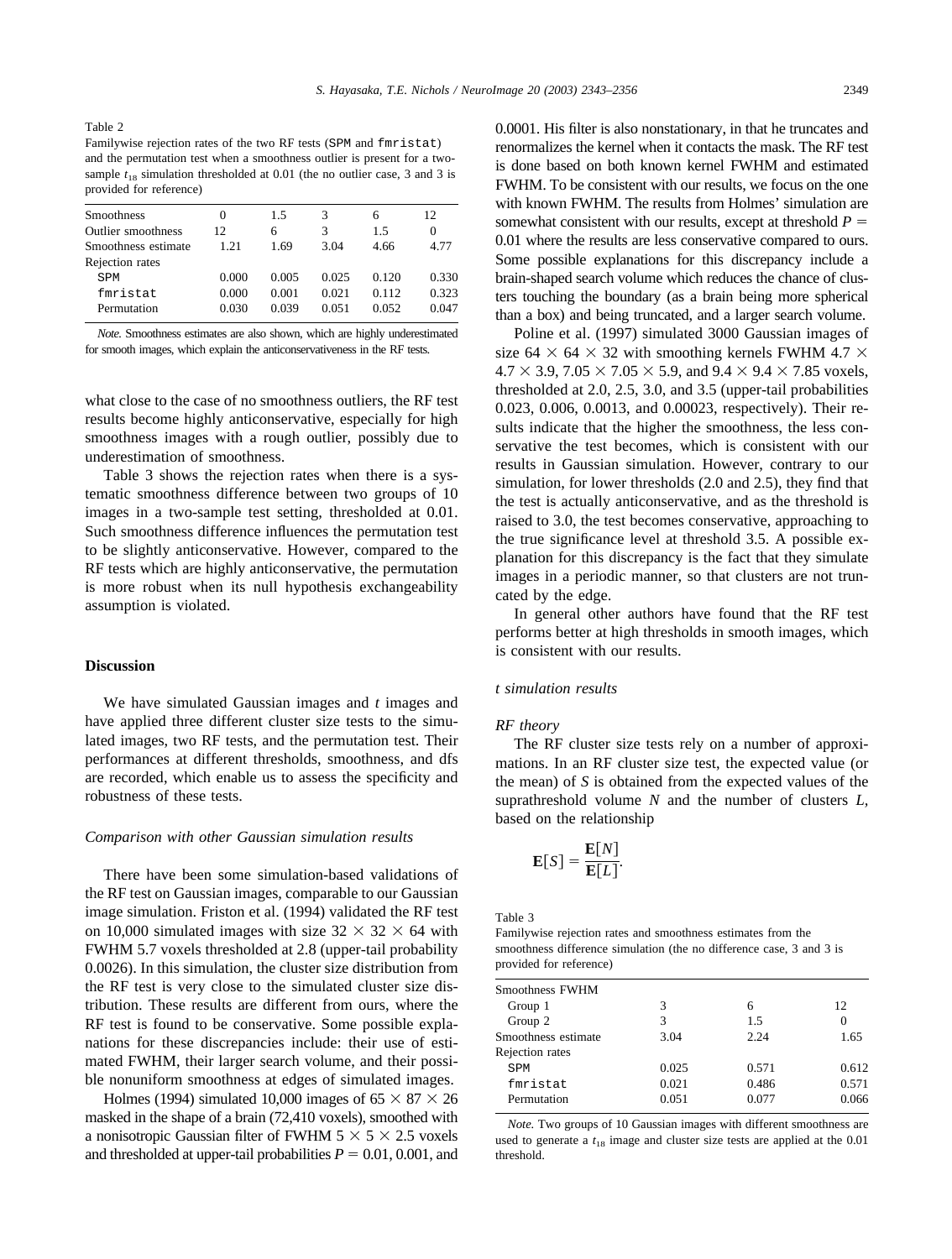

Fig. 3. The distribution of the number of clusters at 0.01 threshold for two-sample  $t_{18}$  images (solid lines). The Poisson distribution having the same mean as that of the observed distribution (dashed lines) approximates the observed distribution quite well. However, the Poisson distribution with the mean based on the RF theory (dotted lines, off the plots for 0 and 1.5 FWHM) does not approach the observed distribution unless images are very smooth.

Details on the derivation of the expected values above are presented in Appendix A. Because each voxel in a statistic image is a *t* or *Z* statistic, the distribution of *N* can be easily approximated. We examine the estimation of the other quantities, namely **E**[*L*] and **E**[*S*], to better understand the shortcomings of the RF tests.

The distribution of *L* is approximated by a Poisson distribution in the RF theory. As seen in Fig. 3, the observed distribution (solid lines) of *L* can be well-approximated by a Poisson distribution having the same mean (dashed lines). However, in practice, the mean of this distribution is unknown, thus estimated based on the RF theory which uses topological features of the suprathreshold volume [\(Worsley](#page-13-0) [et al., 1996\).](#page-13-0) When the RF theory estimate is used, the mean is grossly overestimated, and the resulting approximated distribution (dotted lines) deviates from the observed. The left panel in Fig. 4 shows the bias in the estimated **E**[*L*], which is substantial for low smoothness. A possible explanation for this overestimation is that the RF theory expects subvoxel clusters (i.e., clusters whose volume is less than a voxel) to occur which cannot be observed in a real statistic image. Such subvoxel clusters could occur more in low smoothness where lattice approximation is crude, resulting in a substantial overestimation seen in Fig. 4.

The distribution of *S* in an RF test is approximated either by Eq. (7) for SPM or Eq. (8) for fmristat. [Fig. 5](#page-8-0) shows the observed cluster size distribution and approximated cluster size distributions used in SPM. Each plot shows the cumulative probability, which can be interpreted as a plot of percentiles. The point where the cumulative probability is 0.95 is the 95th percentile, or the uncorrected 0.05 critical cluster size. The bottom row shows magnified cumulative probability plots around 0.95. Even when having the same mean as the observed distribution (solid lines), the theoretical distribution (dashed lines) does not approximate the observed distribution well unless images are very smooth. When the mean of the theoretical distribution is derived solely using the RF theory (dotted lines), this deviation from the observed worsens for high smoothness, yet corrects for conservativeness for low smoothness. For low smoothness,

the observed distribution is discrete, with the majority of cluster sizes being 1 or 2 voxels, whereas the theoretical distribution is continuous. Therefore the RF test can only be either extremely conservative or anticonservative, depending on where the majority of such small clusters lie relative to the theoretical critical cluster size.

Because **E**[*L*] is overestimated, one might expect underestimation of **E**[*S*]. However, such underestimation only occurs for low smoothness (see Fig. 4 right panel). For high smoothness, **E**[*S*] is actually overestimated possibly because the bias in **E**[*L*] is small and at the same time some parts of clusters are truncated by the boundary of the search volume, yielding smaller clusters than expected by the RF theory (see [Fig. 6](#page-8-0) for an illustration). As it can be seen in the plots of cluster truncation rates in [Fig. 7,](#page-9-0) clusters are more likely to be truncated at low thresholds and in smooth images. Though the SPM method incorporates small volume correction using the unified approach [\(Worsley et al., 1996\),](#page-13-0) the RF theory does not account for such cluster truncation, resulting in overestimation of **E**[*S*] and ultimately conservativeness of RF tests. It may seem that such cluster truncation is due to the small image size in our simulations; however, we have verified the performance of the RF tests on Gaussian,  $t_8$ , and  $t_{18}$  images of size  $48 \times 48 \times 48$  voxels and found that the performance of the RF tests is similar to that of  $32 \times 32 \times 32$  voxel images. Cluster truncations could occur at any image sizes, and neither the RF nor the permutation test is equipped to correct for such truncations. The permutation test is able to produce correct *P* values at low thresholds, but it is possible that the permutation test may have reduced sensitivity at the boundaries because of such cluster truncations. This problem of cluster truncation is a shortcoming for any stationary cluster size test.

In summary, the RF tests should not be used at low smoothness where the lattice approximation assumption fails and the cluster size distribution approximation is inaccurate. Even if images are sufficiently smooth, say FWHM  $\geq$  3 voxels, then clusters being truncated at the edge could lead to conservativeness, which is particularly of concern at low thresholds.



Fig. 4. Bias in estimating the expected number of clusters (left) and the expected cluster size (right) by the RF theory compared to the observed values for two-sample  $t_{18}$  images thresholded at different thresholds.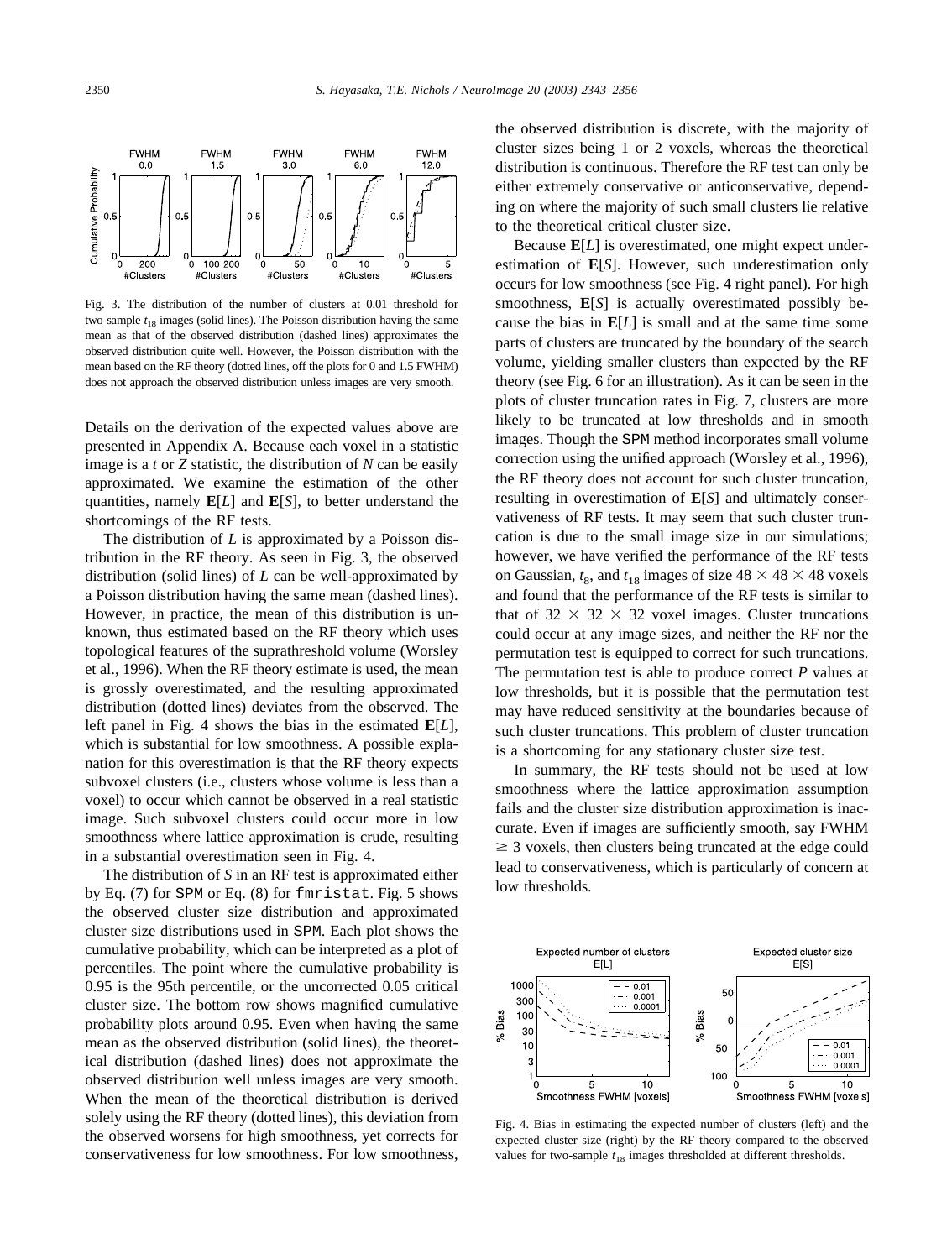<span id="page-8-0"></span>

Fig. 5. The distribution of cluster sizes at 0.01 threshold for two-sample  $t_{18}$  images (solid lines). The shape of the distribution based on the theory (SPM) does not approximate the observed distribution well unless images are smooth, even when the theoretical distribution is set to have the same mean as that of the observed distribution (dashed lines). The RF theory (dotted lines) is biased relative to the theoretical distribution with the observed mean, but happens to be close to the observed distribution for low smoothness. The top row shows the overall shape of the distributions from the 40th to 100th percentiles, while the bottom row shows the shape of the distributions around the 95th percentiles, the uncorrected critical cluster sizes.



Fig. 6. A 2D illustration of clusters truncated by the edges. The raw image (a) is thresholded at different thresholds: 0.1 (b), 0.05 (c), and 0.01 (d). The edges (white box) truncate large parts of some clusters in (b) and (c), but not much in (d).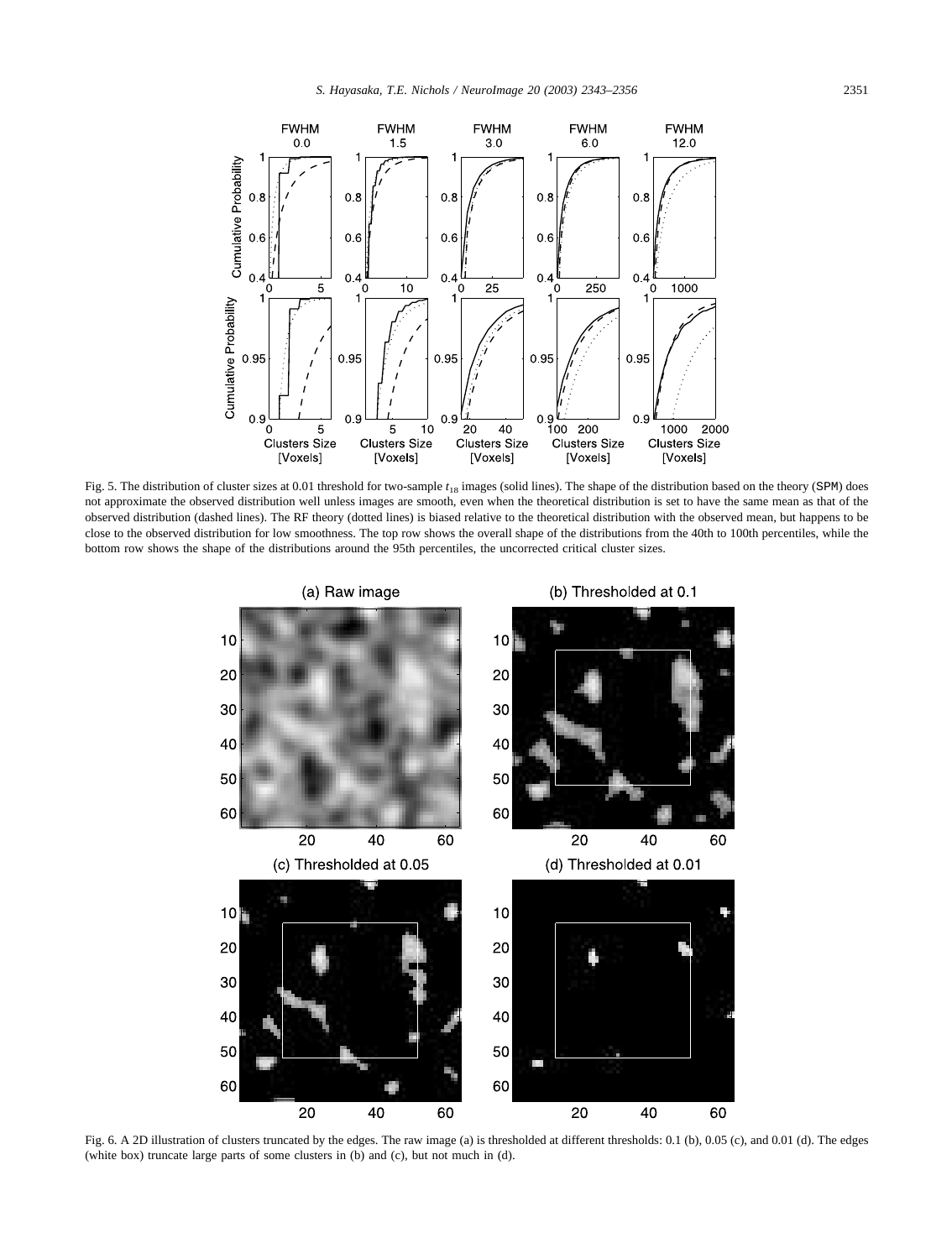<span id="page-9-0"></span>

Fig. 7. The proportion the clusters touching the boundary and being truncated by the boundary for different thresholds on two-sample  $t_{18}$ images. Cluster truncation is most frequent for low thresholds and high smoothness.

## *Permutation test*

For sufficient smoothness (FWHM  $\geq$  3 voxels), the permutation test seems to perform well for any thresholds and dfs. Fig. 8 shows the observed  $S<sub>max</sub>$  distribution (solid lines), along with approximated  $S_{\text{max}}$  distributions from the three tests examined, for two-sample (10 and 10) *t* images at 0.01 threshold. From the figure, it can be seen that the distribution from a single permutation test (dash–dot lines) is close to the observed distribution for any smoothness despite a small number (100) of permutations, while the SPM RF test (dashed lines) and the fmristat RF test (dotted lines) are conservative for some smoothness.

The conservativeness of the permutation test rejection rates under low smoothness is due to the discreteness in the *S*max distribution. Because of this discreteness, the 95th

percentile in the observed distribution cannot be uniquely defined. Thus it is impossible to attain the rejection rate of 0.05, even when the approximated distribution is close to the observed distribution. Nevertheless, the permutation test produces accurate *P* values even under such circumstances; for example, with no smoothing, for a cluster of size 5 voxels in a *t* image with  $df = 28$  at 0.01 threshold, *P* values are 0.045 for the truth, where as the average *P* values from 3,000 realizations are 0.048 for the permutation, and 0.756 for SPM.

In summary, the permutation test performs well in all settings considered. Even when discreteness of cluster size distribution is an issue for low smoothness, the test yields accurate *P* values.

# **Conclusions**

In this study we carried out simulations to validate two cluster size inference methods, the RF test and the permutation test, in Gaussian images and *t* images. It was found that the RF tests do not perform well in some settings when theoretical approximations are not accurate. On the other hand, the permutation test works well for any threshold smoothness, and df, and showed great robustness when assumptions are violated. Thus, when possible, the permutation test should be used. If the permutation test cannot be used or the RF test is chosen, then the smoothness and the threshold should be chosen wisely.

As a practical guideline for users of cluster size tests, we only recommend using the RF test for very smooth images



Fig. 8. The observed distributions of the maximum cluster size for the two-sample  $t_{18}$  images thresholded at 0.01 (solid lines), along with its approximations based on the SPM RF test (dashed lines), the fmristat RF test (dotted lines), and a single permutation test with 100 permutations (dash–dot lines). The top row shows the overall shape of the distributions from the 0th to 100th percentiles, while the bottom row shows the shape of the distributions around the 95th percentiles, the 0.05 FWE corrected critical cluster sizes (the permutation test overlaps the FWHM 0.0 case).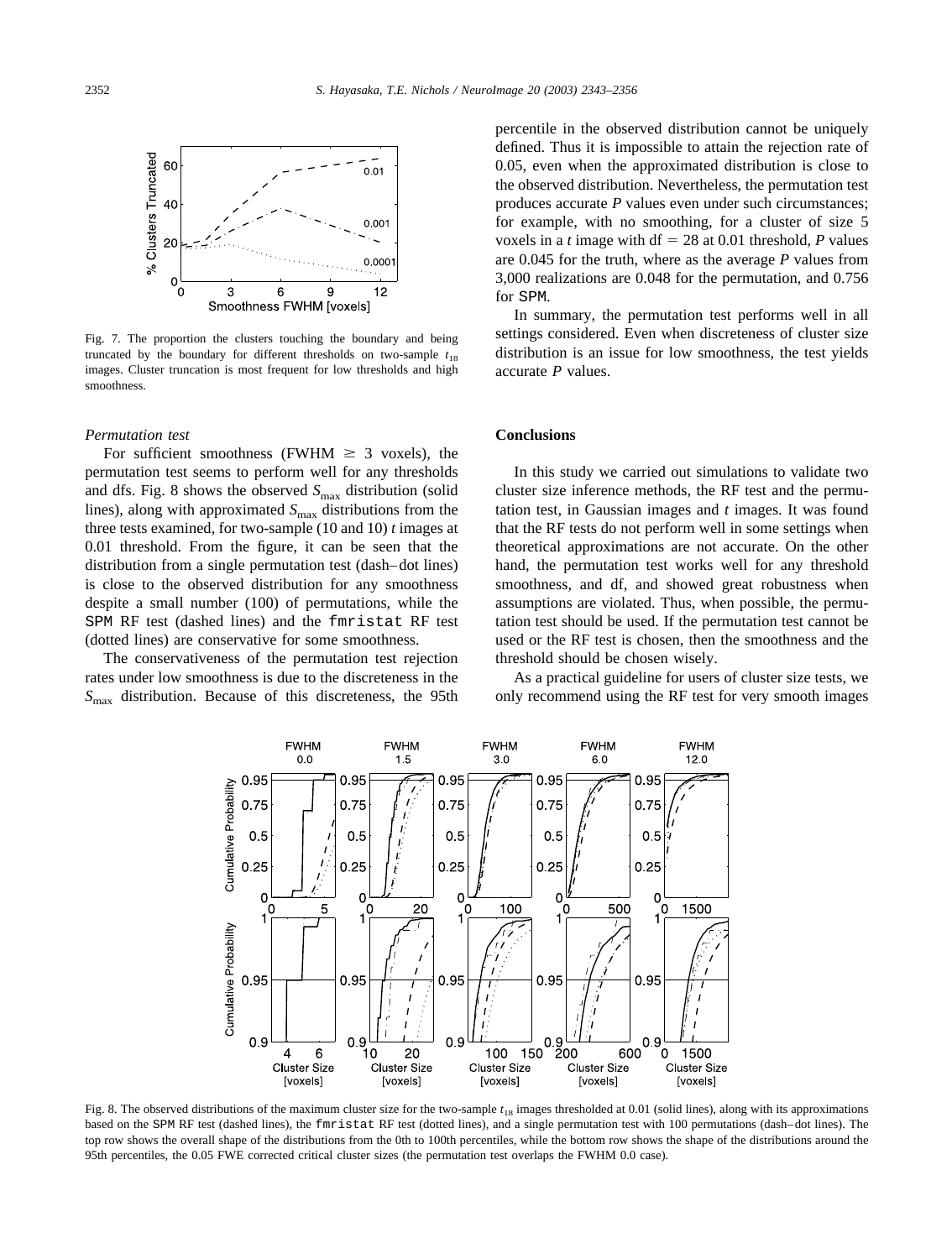

Fig. 9. Recommended usage of the RF and permutation cluster size tests. For high df and high smoothness, the RF test with 0.001 threshold is recommended. Otherwise the permutation test is more reliable.

with high df only. Though the permutation test is exact, as df increases, the computational burden associated of the permutation test increases as well, and the test may not be very practical. For large df, 0.001 threshold is typically used and at this threshold, though conservative, the RF test is stable for smooth images (FWHM  $>$  3) as seen in the  $t_{28}$ and Gaussian simulations, thus perhaps more desirable. When df is small, 0.01 threshold is often used, and at this threshold, the RF test is overly conservative; thus, the permutation test is preferred. For low smoothness, often the RF test is unstable, or either extremely conservative or anticonservative, depending on the threshold, thus, we recommend using the permutation test for any df for images with low smoothness. Because the choice of threshold does not influence the permutation test much, 0.01 may be useful as it picks up more clusters. Fig. 9 summarizes the above recommendations.

In this study we did not simulate signals, so we are unable to make detailed comments on the power of these tests, except that a conservative test will generally be less sensitive than an exact test.

## **Acknowledgments**

We thank Dr. Keith Worsley for useful comments and advice. We would also like to thank the fMRI Laboratory at the University of Michigan for use of their computing resources.

## **Appendix A: RF cluster size test**

Under the RF theory, the distribution of the cluster size *S* is obtained based on the distribution of the suprathreshold volume *N,* the number of clusters in the search volume *L,* and the identity

$$
\mathbf{E}[S] = \frac{\mathbf{E}[N]}{\mathbf{E}[L]}.
$$
 (3)

The expected value of *N* is

$$
\mathbf{E}[N] = V(1 - F(u_c)),\tag{4}
$$

where *V* is the search volume and  $F(\cdot)$  is the cumulative distribution function (cdf) of an appropriate random variable. If the image is assumed to be a Gaussian random field, then  $F(\cdot)$  is the cdf of a Gaussian random variable, and if the image is considered as a *t*-random field with degrees of freedom  $\nu$ , then  $F(\cdot)$  is the cdf of a *t*-random variable with *v* degrees of freedom. If the image is *D* dimensional (typically  $D = 3$ ), then the expected value of *L* is

$$
\mathbf{E}[L] = \sum_{d=0}^{D} R_d \rho_d(u_c), \qquad (5)
$$

where  $R_d$ s are *d* dimensional RESEL counts and  $\rho_d$ s are d-dimensional resel densities.  $R_d$ s and  $\rho_d$ s depend on the underlying random field (see [Worsley et al. 1995, 1996\).](#page-13-0)

It is known that, for a Gaussian RF with a large  $u_c$ ,  $S^{2/D}$ is approximately distributed as an exponential random vari-able [\(Nosko, 1969; Friston et al., 1994\)](#page-13-0) with mean  $1/\psi$ , where

$$
\psi = \left[\frac{\Gamma(D/2 + 1)\mathbf{E}[L]}{\mathbf{E}[N]}\right]^{2D}.\tag{6}
$$

The distribution of *S* can then be approximated by

$$
Pr(S > s) \simeq \exp(-\psi s^{2/D}).\tag{7}
$$

Strictly, Eq. (7) is valid only for Gaussian images. A more refined approximation of the cluster size distribution in *t* RF was found by [Cao \(1999\)](#page-12-0) and [Cao and Worsley \(2001\);](#page-12-0) they find *S* is approximately distributed as

$$
S \sim c B^{1/2} \bigg( \frac{U_0^D}{\Pi_{b=1}^D U_b} \bigg)^{1/2},\tag{8}
$$

where *B* is a Beta random variable with parameters  $(1, (v -$ *D*)/2),  $U_0$  is a  $\chi^2$  random variable with degrees of freedom  $\nu + 1 - D$ , and  $U_b$ s ( $b = 1, 2, ..., D$ ) are independent  $\chi^2$ random variables with degrees of freedom  $\nu + 2 - b$ . *c* is a constant chosen so that Eq. (3) is satisfied.

Once the distribution of each cluster is found, either from Eq. (7) or (8), then the critical cluster size is to be found, adjusted for a desired family-wise error rate (FWER), or the probability of false rejections controlling for multiple comparisons among clusters. In this case, clusters are assumed to be independent [\(Adler, 1980;](#page-12-0) [Friston et al., 1994\),](#page-12-0) and the number of clusters whose size exceeds *s,* say *Ls,* can be approximated by a Poisson distribution with the mean  $\mathbf{E}[L] \cdot Pr(S > s)$ . Using this result, the FWER can be found as the probability of at least one cluster exceeding *s,* or 1 minus the probability that no cluster exceeding *s,* which is

$$
Pr(Ls \ge 1) \approx 1 - \exp(-\mathbf{E}[L] \cdot Pr(S > s)).
$$

Note that the probability of at least one cluster exceeding *s* is equivalent to the probability that the largest cluster exceeding *s*. Thus, in the test, the largest cluster size  $S_{\text{max}}$  is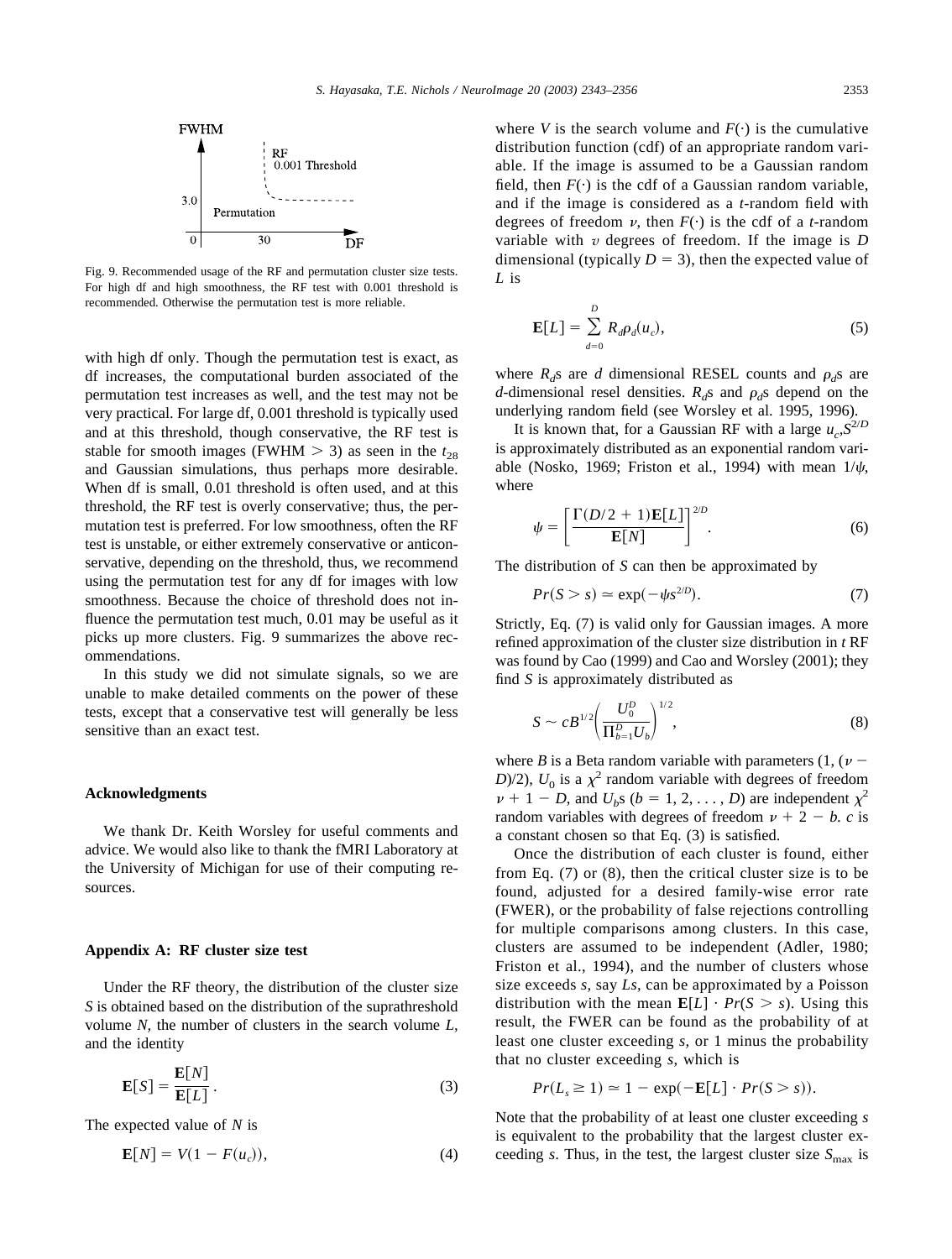used as the test statistic, instead of all the cluster sizes, and its distribution is expressed as

$$
Pr(S_{\text{max}} > s) \simeq 1 - \exp(-\mathbf{E}[L] \cdot Pr(S > s)), \quad (9)
$$

which is the FWE corrected *P* value of a cluster of size *s*. The critical cluster size is obtained as the cluster size at which Eq. (9) yields the desired significance level.

If the distribution of *S* is assumed to be Eq. (7), then the FWER adjusted critical cluster size  $k_{\alpha}$  at a desired significance level  $\alpha$  can be easily calculated by

$$
k_{\alpha} \simeq \left[ \frac{\ln \left( \frac{-\mathbf{E}[L]}{\ln(1-\alpha)} \right)}{\psi} \right]^{D/2}.
$$
 (10)

Note that if the ratio  $(-E[L])/(ln(1 - \alpha))$  is less than 1, then the natural log of the ratio becomes negative and  $k_\alpha$  cannot be calculated. Such instances could occur when the expected number of clusters **E**[*L*] is too small due to an unrealistic combination of threshold  $u_c$  and the smoothness, or when  $\alpha$  is extremely large.

#### **Appendix B:** *t* **RF cluster size test implementations**

In different software programs, theories described in Appendix A are implemented differently. In the SPM2 package, the cluster size distribution for *t* images is assumed to be in the form of Eq. (7), whereas in the fmristat package, the distribution is assumed to be Eq. (8). Another difference between these packages is in the calculation of **E**[*L*]. Though **E**[*L*] should be calculated with *D* different dimensional terms, in practice, if the search volume is large, the lower dimensional terms are often negligible. In the SPM2 package, **E**[*L*] in Eq. (9) is calculated using all the dimensional terms, while the  $E[L]$  in the  $\psi$  parameter in Eq. (6) is calculated only with the highest dimensional term  $R_d \rho_d(u_c)$ , thus the  $\psi$  parameter becomes

$$
\psi = \left[ \frac{\Gamma(D/2 + 1)Q_D \rho_D(u_c)}{\mathbf{E}[N]} \right].
$$

In the fmristat package, **E**[*L*] is always calculated with the highest dimensional term  $R_d \rho_d(u_c)$  only.

For Gaussian images, both SPM2 and fmristat approximate the cluster size distribution with Eq. (7), though as mentioned above, they calculate **E**[*L*] differently.

#### **Appendix C: Theory of the permutation test**

In this appendix we outline the theory of the permutation test, using a two-sample test setting as an example. More detail and the case of one-sample and more complicated cases are considered in [Pesarin \(2001\).](#page-13-0)

Consider a two-sample *t* test where there is one obser-

vation per subject. For groups of size  $n_1$  and  $n_2$ ,  $n = n_1 +$  $n_2$ , the data can be represented in vector  $Y = \{Y_1, \ldots, Y_n\}$ ,  $Y_{n1+1}, \ldots, Y_n$ '. Let the distribution of group *j* be  $F_j$  so that  $Y_i \sim F_1$  for  $i = 1, ..., n_1$ , and  $Y_i \sim F_2$  for  $i = n_1 +$ 1, ..., *n*. Under the null hypothesis of no group effect  $F_1$  =  $F_2 \equiv F$ . Consider a univariate statistic of interest *T*(*Y*) which summarizes evidence for a group difference. For example, *T* could measure the mean difference between the groups, or compute a two-sample *t* statistic.

Let *S* be an  $n \times n$  permutation matrix, a matrix of zeros and ones such that *SY* shuffles the order of the elements of *Y*. Let  $\mathcal{G} = \{S_k\}$  be the set of all permutation matrices corresponding to  $N = \begin{pmatrix} n \\ n_1 \end{pmatrix}$  ${n \choose n_1}$  possible unique group assignments. Let  $S_1 = I$ , the identity corresponding to the unpermuted data.

Given the null hypothesis, the group labels are irrelevant and, given exchangeability, every possible permutation of the data  $S_k Y$ ,  $k = 1, \ldots, N$ , has the same distribution. Thus,  $T(S_k Y)$  has the same distribution for all possible *k*. Given particular observed data set *y,* the permutation distribution is defined by

$$
\mathcal{P} = \{T(S_k y): k = 1, \ldots, N\}.
$$
\n
$$
(11)
$$

Because of exchangeability, the distribution of  $\mathcal P$  is uniform, with probability  $1/N$  that  $T(S_k y)$  takes on any particular value in  $\mathcal{P}$ . The  $P$  value is the probability of obtaining a statistic as large or larger than *T*(*y*); conditioning on all possible permutations of the data, we have

$$
Pr\{T(Y) \geq T(y) | \mathcal{H}_0, \mathcal{P}\} = \frac{1}{N} \sum_{k=1}^{N} \mathbf{I}_{\{T(S_k y) \geq T(y)\}}.
$$
 (12)

An  $\alpha$ -level threshold can be found as the statistic value corresponding to the largest  $P$  value less than or equal to  $\alpha$ .

While the permutation test is conditional on the data observed (and all  $\mathcal{H}_0$ -equivalent data sets), if the standard assumptions of random sampling from a population are made, the test is also unconditionally valid (see [Pesarin](#page-13-0)  $(2001)$ , pp.  $61-63$ ). Thus, for the data set at hand the validity of the permutation test relies on almost no assumptions (exchangeability only). However, if the investigator wishes to assume that their data are randomly drawn from a common population under the null hypothesis, as done parametrically, the test has the same validity and interpretation as any parametric test.

# **Appendix D: Smoothness estimation**

In neuroimage analyses, there exist different ways to estimate image smoothness. Widely used methods are [Kiebel et al. \(1999\)](#page-13-0) and [Forman et al. \(1995\). Jenkinson](#page-12-0) [\(2000\)](#page-12-0) explains both methods in detail. In our simulation, we use the approach by Kiebel et al., the one used in the SPM2 package.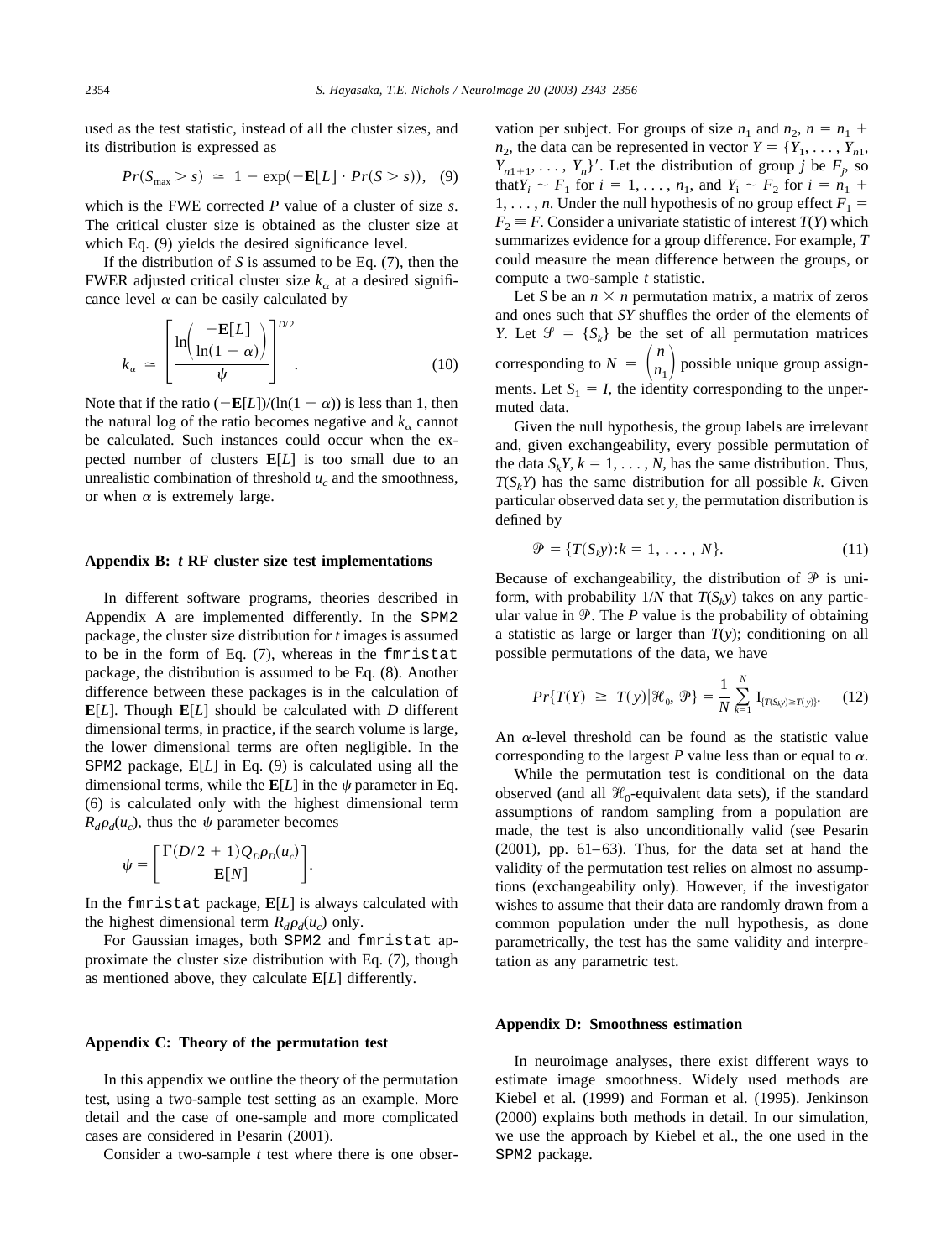<span id="page-12-0"></span>The smoothness of images are estimated in terms of FWHM from the variance–covariance matrix of partial derivatives of residual images. The variance–covariance matrix of spatial partial derivatives of a random field *G* is defined as

$$
\Lambda = \text{Var}\left(\frac{\partial G}{\partial(x, y, z)}\right)
$$
\n
$$
= \begin{pmatrix}\n\text{Var}\left(\frac{\partial G}{\partial x}\right) & \text{Cov}\left(\frac{\partial G}{\partial x}, \frac{\partial G}{\partial y}\right) & \text{Cov}\left(\frac{\partial G}{\partial x}, \frac{\partial G}{\partial z}\right) \\
\text{Cov}\left(\frac{\partial G}{\partial y}, \frac{\partial G}{\partial x}\right) & \text{Var}\left(\frac{\partial G}{\partial y}\right) & \text{Cov}\left(\frac{\partial G}{\partial y}, \frac{\partial G}{\partial z}\right) \\
\text{Cov}\left(\frac{\partial G}{\partial z}, \frac{\partial G}{\partial x}\right) & \text{Cov}\left(\frac{\partial G}{\partial z}, \frac{\partial G}{\partial y}\right) & \text{Var}\left(\frac{\partial G}{\partial z}\right)\n\end{pmatrix}
$$
\n
$$
= \begin{pmatrix}\n\lambda_{xx} & \lambda_{xy} & \lambda_{xz} \\
\lambda_{yx} & \lambda_{yy} & \lambda_{yz} \\
\lambda_{zx} & \lambda_{zy} & \lambda_{zz}\n\end{pmatrix}.
$$
\n(13)

In real data, the  $\Lambda$  matrix is estimated based on standardized residual images  $u$ , which is defined at each voxel  $v$  as

$$
u(v) = \frac{e(v)}{\left(\frac{1}{v}e(v)'e(v)\right)^{1/2}} = \frac{e(v)}{\hat{\sigma}(v)},
$$

where  $\nu$  is the error degrees of freedom. Partial derivatives of *u* is calculated by taking the difference between *u*(*v*) and adjacent voxels in *x, y,* and *z* directions and dividing it by the voxel dimension. Denote this by

$$
\Delta u(v) = \left(\frac{\Delta u(v)}{\Delta x}, \frac{\Delta u(v)}{\Delta y}, \frac{\Delta u(v)}{\Delta z}\right).
$$

Then an estimate of  $|\Lambda|$ ,  $|\hat{\Lambda}|$ , is given by

$$
|\hat{\Lambda}| = \frac{1}{V} \sum_{v} \left| \frac{1}{\nu} \Delta u(v)' \Delta u(v) \right|,
$$
 (14)

where *V* is the number of voxels. This expression can be seen as an averaging of determinants over space, and  $1/\nu$  $\Delta u(v)' \Delta u(v)$  as an averaging of matrices over observations. Note that Eq. (14) differs slightly from [Kiebel et al., 1999](#page-13-0) because we write it in terms of standardized residuals and not normalized residuals  $(u(v)/\sqrt{\nu})$ .

FWHM is expressed in terms of  $|\Lambda|$  by

$$
FWHM = (4 \ln 2)^{1/2} |\Lambda|^{-1/2D} \tag{15}
$$

[\(Worsley, 2002\).](#page-13-0) Unfortunately the obvious estimate of FWHM, replacing  $|\Lambda|^{-1/2D}$  with  $|\hat{\Lambda}|^{-1/2D}$  results in a biased estimator. [Worsley \(2002\)](#page-13-0) shows that  $|\hat{\Lambda}|^{-1/2D}$ , needs to be divided by a bias correction which is a function of the degrees of freedom. In our case, the estimate of FWHM is to be used in the RF test in the form 1/FWHM*D,* instead of FWHM as it is [\(Worsley et al., 1996\).](#page-13-0) It turns out the correction factor for  $|\hat{\Lambda}|$  in 1/FWHM<sup>D</sup> is 1 [\(Worsley, 2002\),](#page-13-0)

mage 20 (20)<br>so FWHM<br>for  $\Lambda$ : can be obtained from Eq. (15) with  $\hat{\Lambda}$  substituted for  $\Lambda$ : 0 (2003)<br>FM ca:<br>FWHM<br>r the ca

$$
\widehat{\text{FWHM}} = (4 \ln 2)^{1/2} |\hat{\Lambda}|^{-1/2D}.
$$

For the calculation of Eq. (14), the SPM2 package assumes the off-diagonal elements of  $\hat{\Lambda}$  to be zero and calcufor  $\Lambda$ :<br>
FWHM<br>
For the casumes the of<br>
lates FWHM<br>
the FWHM lates FWHM accordingly. In this simulation, we calculated FWH<br>For the o<br>sumes the o<br>lates FWHM<br>the FWHM<br>are assumed the FWHM in that manner. However, if the off-diagonals are assumed to be zero, then the bias correction factor is no longer 1. The multistat.m function in the fmristat package calculates an appropriate bias correction factor according to the df and the dimensionality of the search space.

## **References**

- Adler, R.J., 1980. The Geometry of Random Fields. Wiley, New York.
- Bullmore, E., Brammer, M., Williams, S.C.R., Rabe-Hesketh, S., Janot, N., David, A., Mellers, J., Howard, R., Sham, P., 1996. Statistical methods of estimation and inference for functional MR image analysis. Magn. Reson. Med. 35, 261–277.
- Bullmore, E.T., Suckling, J., Overmeyer, S., Rabe-Hesketh, S., Taylor, E., Brammer, M.J., 1999. Global, voxel, and cluster tests, by theory and permutation, for a difference between two groups of structural MR images of the brain. IEEE Trans. Med. Imaging 18, 32–42.
- Bullmore, E., Long, C., Suckling, J., 2001. Colored noise and computational inference in neurophysiological (fMRI) time series analysis: resampling methods in time and wavelet domains. Hum. Brain Mapp. 12, 61–78.
- Cao, J., 1999. The size of the connected components of excursion sets of  $\chi^2$ , *t*, and *F* fields. Adv. Appl. Probability 31, 579–595.
- Cao, J., Worsley, K.J., 2001. Applications of random fields in human brain mapping, in: Moore, M. (Ed.), Spatial Statistics: Methodological Aspects and Applications, Springer Lecture Notes in Statistics, Vol. 159. Springer, New York, pp. 169–182.
- Forman, S.D., Cohen, J.D., Fitzgerald, J.D., Eddy, W.F., Mintun, M.A., Noll, D.C., 1995. Improved assessment of significant activation in functional magnetic resonance imaging (fMRI): use of a cluster-size threshold. Magn. Reson. Med. 33, 636–647.
- Friston, K.J., Worsley, K.J., Frackowiak, R.S.J., Mazziotta, J.C., Evans, A.C., 1994. Assessing the significance of focal activations using their spatial extent. Hum. Brain Mapp. 1, 210–220.
- Friston, K.J., Holmes, A., Poline, J.-B., Price, C.J., Frith, C.D., 1996. Detecting activations in PET and fMRI: levels of inference and power. NeuroImage 4, 223–235.
- Hayasaka, S., Nichols, T E., 2002. A resel-based cluster size permutation test for nonstationary images Presented at the 8th International Conference on Functional Mapping of the Human Brain, June 2–6, 2002, Sendai, Japan. Available on CD-ROM in NeuroImage 16 (2), 1062– 1063.
- Holmes, A.P., 1994. Statistical Issues in Functional Brain Mapping. Ph.D. thesis, University of Glasgow.
- Holmes, A.P., Friston, K.J., 1999. Generalizability, random effects, and population inference. Proceedings of the 4th International Conference on Functional Mapping of the Human Brain, June 7–12, 1998, Montréal, Canada. NeuroImage 7, S754.
- Holmes, A.P., Blair, R.C., Watson, J.D.G., Ford, I., 1996. Nonparametric analysis of statistic images from functional mapping experiments. J. Cereb. Blood Flow Metab. 16 (1), 7–22.
- Jenkinson M., 2000. Estimation of Smoothness from the Residual Field. Technical Report, Oxford Centre for Functional Magnetic Resonance Imaging of the Brain (FMRIB).